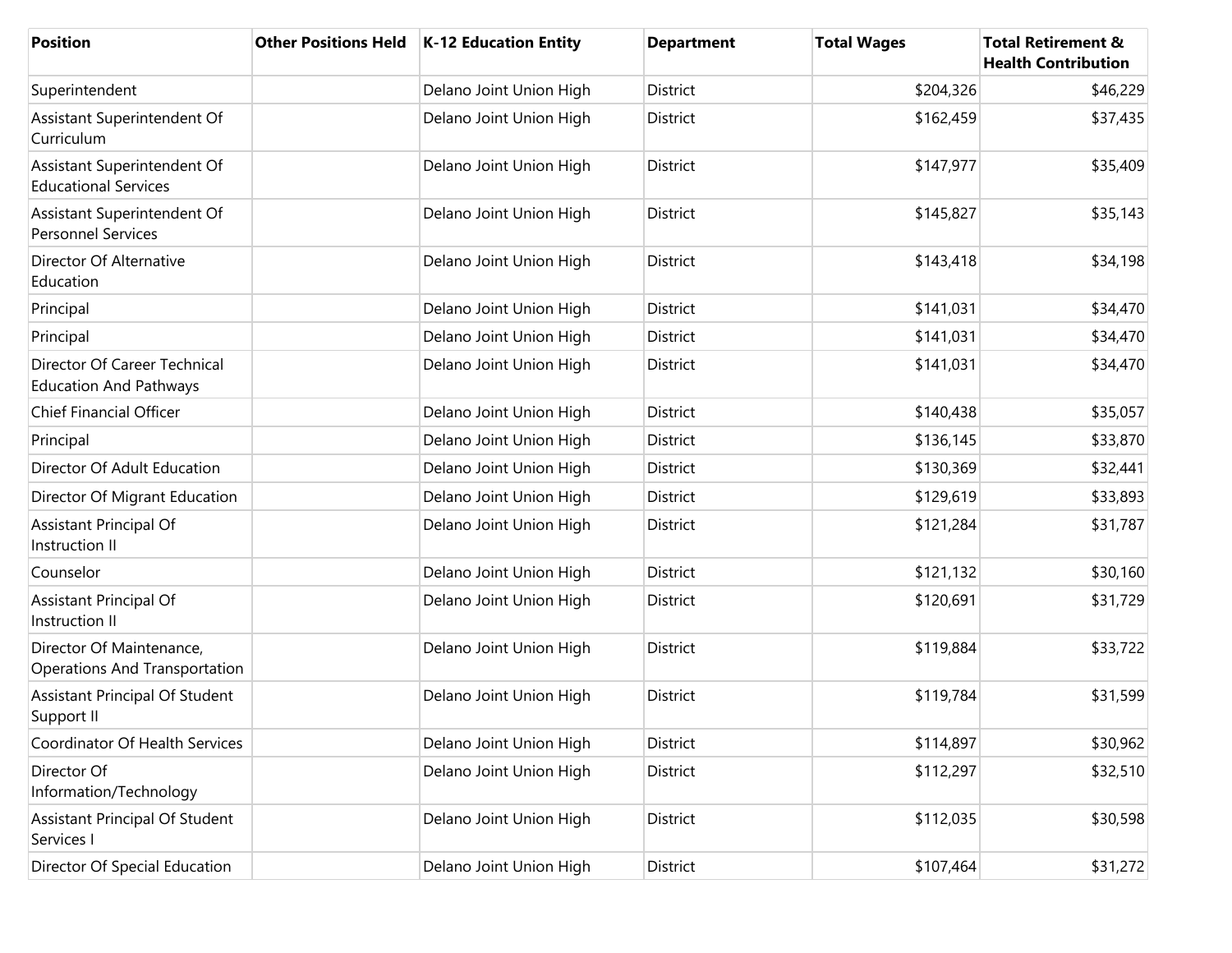| <b>Assistant Principal Of Student</b><br>Support I | Delano Joint Union High | District        | \$106,577 | \$29,837 |
|----------------------------------------------------|-------------------------|-----------------|-----------|----------|
| Assistant Principal Of<br>Instruction I            | Delano Joint Union High | District        | \$106,426 | \$29,733 |
| Counselor                                          | Delano Joint Union High | <b>District</b> | \$105,904 | \$28,045 |
| Counselor                                          | Delano Joint Union High | District        | \$103,357 | \$27,342 |
| Psychologist                                       | Delano Joint Union High | District        | \$103,277 | \$29,390 |
| Psychologist                                       | Delano Joint Union High | District        | \$103,142 | \$29,349 |
| Mental Health Therapist/Social<br>Worker           | Delano Joint Union High | <b>District</b> | \$103,132 | \$29,348 |
| Counselor                                          | Delano Joint Union High | District        | \$103,043 | \$27,693 |
| <b>Operations Supervisor</b>                       | Delano Joint Union High | District        | \$102,726 | \$31,139 |
| Teacher                                            | Delano Joint Union High | District        | \$101,728 | \$27,606 |
| <b>Assistant Principal I</b>                       | Delano Joint Union High | District        | \$101,604 | \$30,384 |
| Nurse                                              | Delano Joint Union High | District        | \$100,992 | \$30,270 |
| Psychologist                                       | Delano Joint Union High | District        | \$99,151  | \$28,827 |
| <b>Transportation Supervisor</b>                   | Delano Joint Union High | District        | \$98,649  | \$30,539 |
| Counselor                                          | Delano Joint Union High | District        | \$98,516  | \$26,285 |
| Counselor                                          | Delano Joint Union High | District        | \$97,647  | \$26,486 |
| Speech-Language Pathologist                        | Delano Joint Union High | District        | \$96,071  | \$28,414 |
| Counselor                                          | Delano Joint Union High | District        | \$95,502  | \$26,679 |
| Superintendent's Secretary                         | Delano Joint Union High | District        | \$95,418  | \$28,524 |
| Counselor                                          | Delano Joint Union High | District        | \$94,018  | \$26,509 |
| Data Processing Coordinator                        | Delano Joint Union High | District        | \$93,898  | \$29,811 |
| Counselor                                          | Delano Joint Union High | District        | \$92,615  | \$25,989 |
| <b>Assistant Superintendent's</b><br>Secretary     | Delano Joint Union High | District        | \$91,530  | \$29,479 |
| Teacher                                            | Delano Joint Union High | District        | \$90,934  | \$26,150 |
| Counselor                                          | Delano Joint Union High | District        | \$89,858  | \$26,020 |
| <b>Operations Supervisor</b>                       | Delano Joint Union High | District        | \$89,484  | \$29,174 |
| Nurse                                              | Delano Joint Union High | District        | \$87,727  | \$27,301 |
| Counselor                                          | Delano Joint Union High | District        | \$84,213  | \$23,796 |
| Counselor                                          | Delano Joint Union High | District        | \$83,857  | \$24,335 |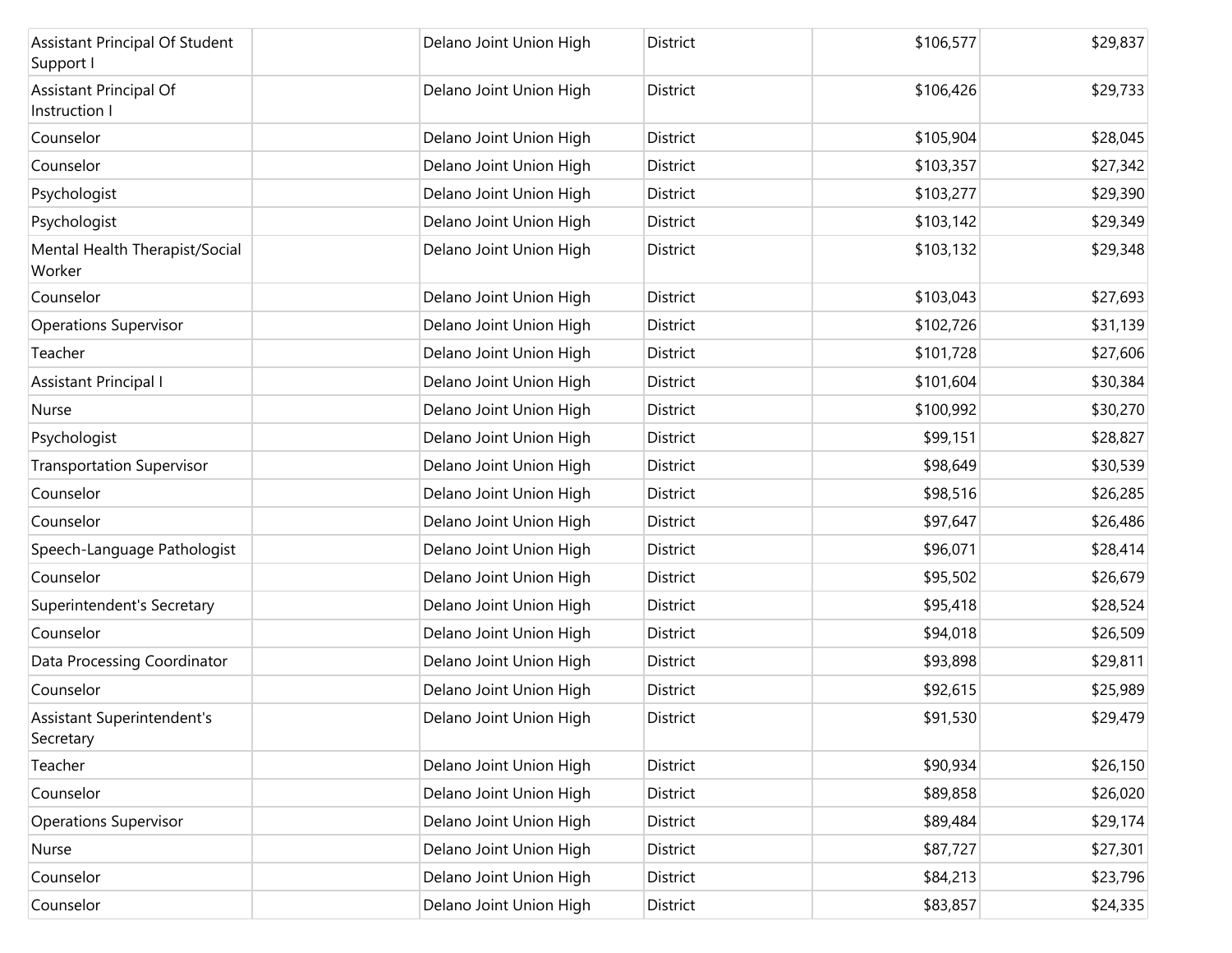| Utility Worker III/Bus Driver                            | Delano Joint Union High | District | \$82,496 | \$25,659 |
|----------------------------------------------------------|-------------------------|----------|----------|----------|
| Teacher                                                  | Delano Joint Union High | District | \$82,226 | \$25,034 |
| Utility Worker I/Bus Driver                              | Delano Joint Union High | District | \$73,073 | \$24,521 |
| Utility Worker II/Bus Driver                             | Delano Joint Union High | District | \$72,336 | \$25,393 |
| Utility Worker I/Bus Driver                              | Delano Joint Union High | District | \$72,250 | \$24,192 |
| Utility Worker III                                       | Delano Joint Union High | District | \$72,039 | \$25,387 |
| <b>Business Analyst</b>                                  | Delano Joint Union High | District | \$72,033 | \$26,630 |
| Utility Worker II/Bus Driver                             | Delano Joint Union High | District | \$71,919 | \$23,177 |
| Principal's Secretary III                                | Delano Joint Union High | District | \$71,731 | \$25,893 |
| <b>Campus Discipline And Safety</b><br>Liaison           | Delano Joint Union High | District | \$71,718 | \$24,698 |
| Construction/Facilities<br>Technician                    | Delano Joint Union High | District | \$71,639 | \$26,568 |
| Utility Worker/Bus Driver                                | Delano Joint Union High | District | \$70,476 | \$24,545 |
| Utility Worker I/Bus Driver                              | Delano Joint Union High | District | \$70,219 | \$23,696 |
| <b>Athletic Trainer</b>                                  | Delano Joint Union High | District | \$69,368 | \$23,305 |
| Campus Discipline And Safety<br>Liaison                  | Delano Joint Union High | District | \$69,236 | \$23,058 |
| Teacher                                                  | Delano Joint Union High | District | \$67,745 | \$23,174 |
| Principal's Secretary III                                | Delano Joint Union High | District | \$67,742 | \$25,893 |
| <b>Classified Licensed Vocational</b><br>Nurse           | Delano Joint Union High | District | \$67,578 | \$25,853 |
| Principal's Secretary III                                | Delano Joint Union High | District | \$67,568 | \$25,894 |
| Teacher                                                  | Delano Joint Union High | District | \$67,406 | \$23,045 |
| Principal's Secretary III                                | Delano Joint Union High | District | \$67,342 | \$25,829 |
| <b>Operations Supervisor</b>                             | Delano Joint Union High | District | \$66,692 | \$25,850 |
| Principal's Secretary III                                | Delano Joint Union High | District | \$66,481 | \$25,569 |
| Data Entry/Receiving<br>Clerk/Delivery Driver/Bus Driver | Delano Joint Union High | District | \$66,009 | \$22,268 |
| Utility Worker II                                        | Delano Joint Union High | District | \$65,938 | \$23,973 |
| Teacher                                                  | Delano Joint Union High | District | \$64,716 | \$22,649 |
| Cafeteria Supervisor                                     | Delano Joint Union High | District | \$62,997 | \$25,306 |
| Custodian/Bus Driver                                     | Delano Joint Union High | District | \$61,975 | \$22,243 |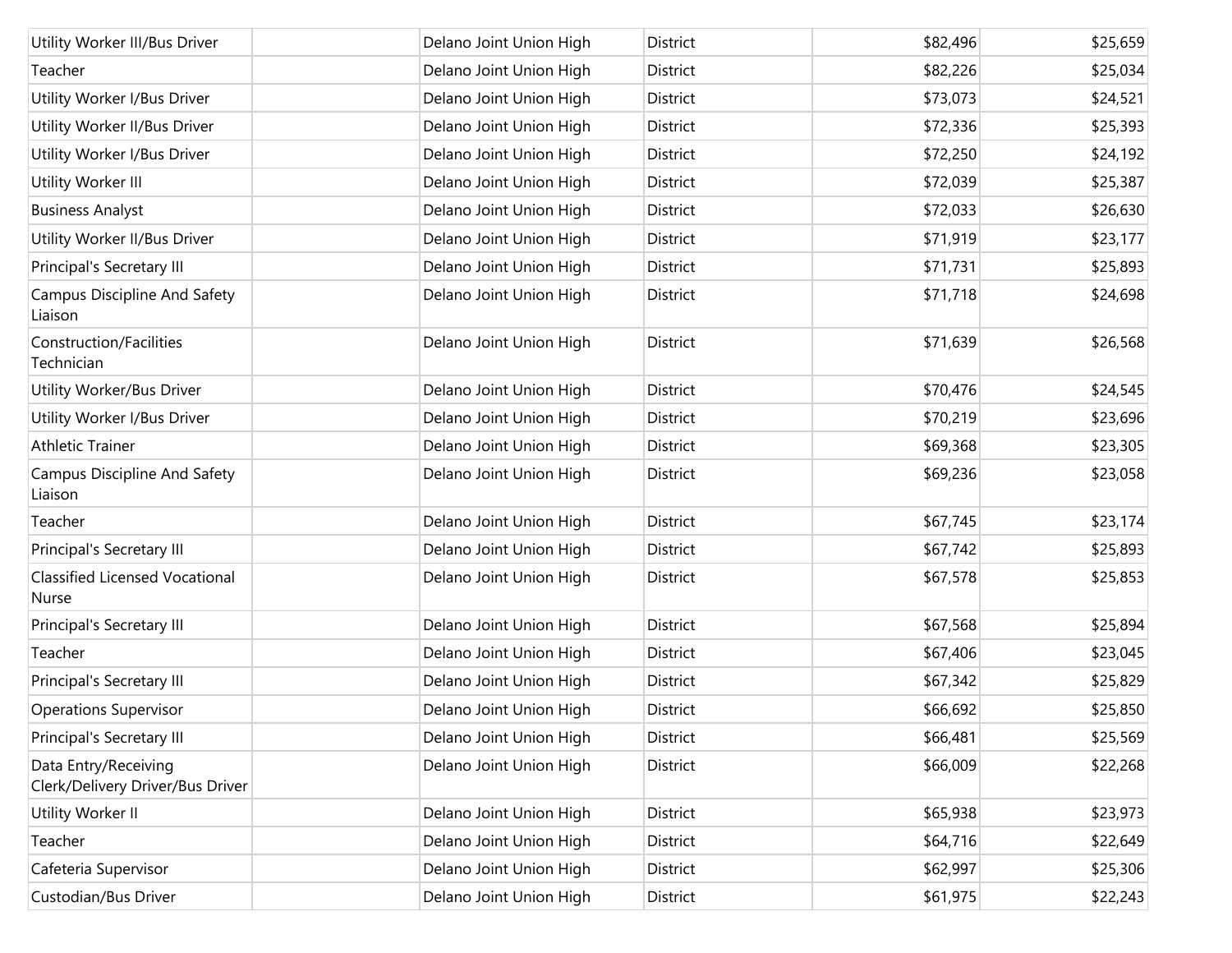| <b>Attendance Secretary</b>                                | Delano Joint Union High | District        | \$61,450 | \$24,883 |
|------------------------------------------------------------|-------------------------|-----------------|----------|----------|
| Campus Discipline And Safety<br>Liaison                    | Delano Joint Union High | District        | \$61,352 | \$23,692 |
| Utility Worker I                                           | Delano Joint Union High | District        | \$60,799 | \$24,187 |
| Custodian                                                  | Delano Joint Union High | <b>District</b> | \$59,462 | \$24,655 |
| Utility Worker I                                           | Delano Joint Union High | District        | \$59,260 | \$24,340 |
| Utility Worker I                                           | Delano Joint Union High | District        | \$58,984 | \$23,119 |
| Custodian                                                  | Delano Joint Union High | District        | \$58,779 | \$23,242 |
| Offset Print/Textbook Control<br>Clerk                     | Delano Joint Union High | District        | \$58,336 | \$13,969 |
| Child Development Clerk                                    | Delano Joint Union High | District        | \$58,320 | \$24,548 |
| Data Entry Registrar/Secretary                             | Delano Joint Union High | <b>District</b> | \$58,315 | \$24,509 |
| Campus Discipline And Safety<br>Liaison                    | Delano Joint Union High | District        | \$58,212 | \$23,405 |
| Custodian                                                  | Delano Joint Union High | District        | \$57,989 | \$24,481 |
| Assistant Principal Of Student<br>Support II               | Delano Joint Union High | <b>District</b> | \$57,802 | \$16,145 |
| Workforce Investment<br>Act/Workability I Secretary        | Delano Joint Union High | District        | \$57,510 | \$23,608 |
| <b>Attendance Secretary</b>                                | Delano Joint Union High | District        | \$56,985 | \$24,266 |
| Human Resource Technician                                  | Delano Joint Union High | District        | \$56,789 | \$24,273 |
| Librarian/Audio Visual<br>Technician/Textbook Clerk        | Delano Joint Union High | District        | \$56,428 | \$24,262 |
| Librarian/Audiovisual<br>Technician/Textbook Clerk         | Delano Joint Union High | District        | \$56,428 | \$24,238 |
| <b>Campus Security</b>                                     | Delano Joint Union High | District        | \$56,050 | \$21,235 |
| Data Entry/Secretary II                                    | Delano Joint Union High | District        | \$55,837 | \$23,943 |
| Custodian/Bus Driver                                       | Delano Joint Union High | District        | \$55,603 | \$23,502 |
| Secretary II                                               | Delano Joint Union High | District        | \$55,132 | \$24,086 |
| Data Entry/Secretary II                                    | Delano Joint Union High | District        | \$54,694 | \$23,807 |
| Athletic Equipment And<br><b>Facilities Utility Worker</b> | Delano Joint Union High | District        | \$54,162 | \$23,271 |
| Data Entry/Secretary II                                    | Delano Joint Union High | District        | \$53,842 | \$23,893 |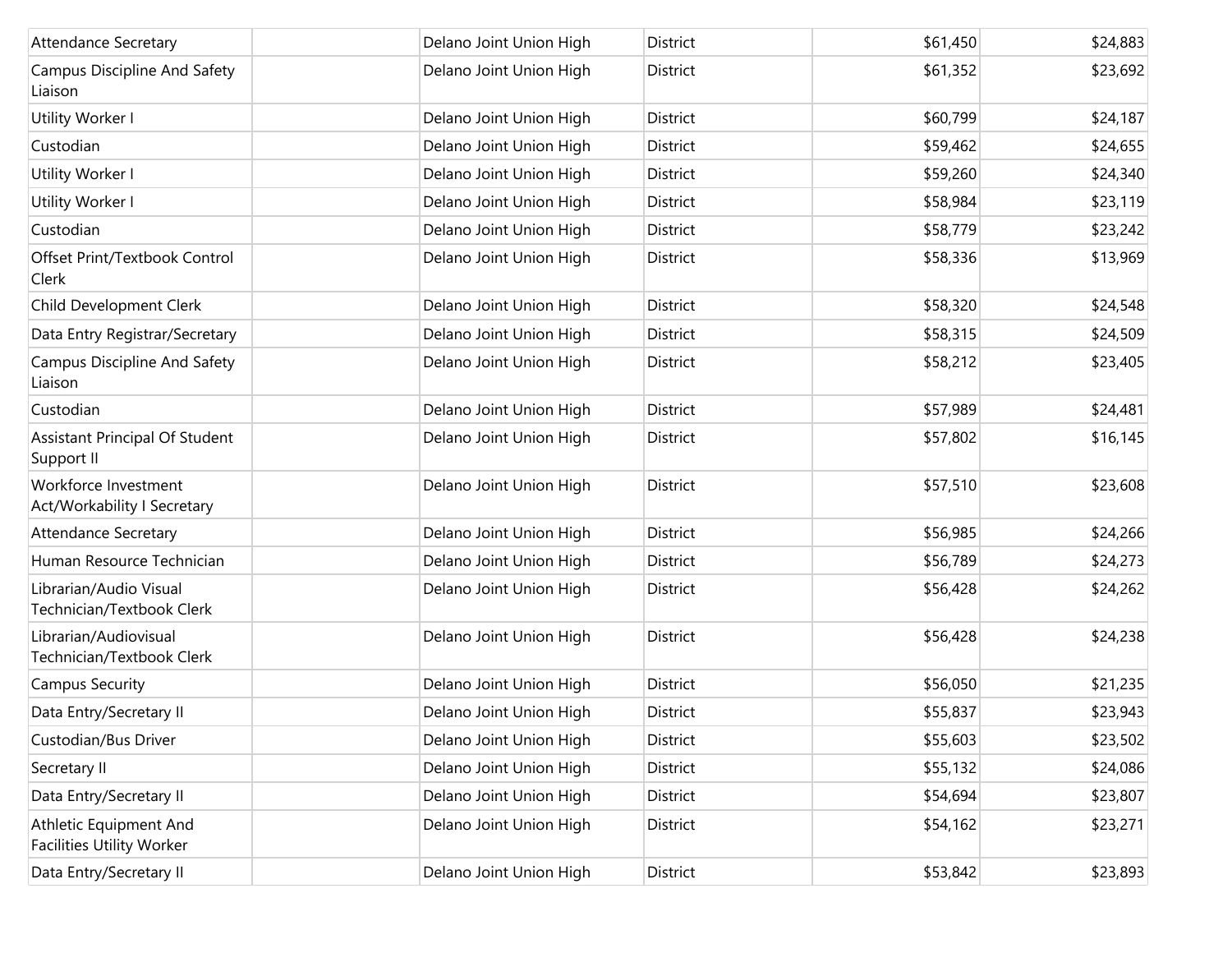| Athletic Equipment And<br><b>Facilities Utility Worker</b> | Delano Joint Union High | District        | \$53,235 | \$23,201 |
|------------------------------------------------------------|-------------------------|-----------------|----------|----------|
| Utility Worker I                                           | Delano Joint Union High | District        | \$52,997 | \$23,500 |
| Teacher                                                    | Delano Joint Union High | District        | \$52,483 | \$20,937 |
| <b>Assistant Principal Student</b><br>Support I            | Delano Joint Union High | District        | \$51,554 | \$15,222 |
| Utility Worker I                                           | Delano Joint Union High | <b>District</b> | \$51,421 | \$23,356 |
| <b>Attendance Secretary</b>                                | Delano Joint Union High | District        | \$51,187 | \$23,344 |
| Athletic Equipment And<br><b>Facilities Utility Worker</b> | Delano Joint Union High | District        | \$51,166 | \$22,974 |
| Custodian                                                  | Delano Joint Union High | District        | \$50,875 | \$23,200 |
| Custodian                                                  | Delano Joint Union High | District        | \$50,724 | \$22,951 |
| Data Entry/Registrar/Secretary                             | Delano Joint Union High | District        | \$50,648 | \$23,416 |
| Teacher                                                    | Delano Joint Union High | District        | \$50,626 | \$20,650 |
| Data Entry/Secretary II                                    | Delano Joint Union High | District        | \$50,514 | \$23,322 |
| Teacher                                                    | Delano Joint Union High | <b>District</b> | \$50,411 | \$20,729 |
| Data Entry/Secretary II                                    | Delano Joint Union High | District        | \$50,142 | \$23,322 |
| Teacher                                                    | Delano Joint Union High | District        | \$49,550 | \$20,668 |
| Data Entry/Receiving<br>Clerk/Delivery Driver              | Delano Joint Union High | District        | \$49,546 | \$22,793 |
| Custodian                                                  | Delano Joint Union High | District        | \$49,130 | \$22,951 |
| Data Entry/Secretary II                                    | Delano Joint Union High | District        | \$48,886 | \$23,066 |
| Offset Print/Textbook Control<br>Clerk                     | Delano Joint Union High | District        | \$48,404 | \$23,089 |
| Computer Program Operator                                  | Delano Joint Union High | <b>District</b> | \$47,886 | \$22,995 |
| Custodian                                                  | Delano Joint Union High | District        | \$47,371 | \$22,455 |
| Custodian                                                  | Delano Joint Union High | District        | \$47,261 | \$22,741 |
| Utility Worker I                                           | Delano Joint Union High | District        | \$47,197 | \$22,758 |
| Custodian                                                  | Delano Joint Union High | District        | \$47,174 | \$22,622 |
| Custodian                                                  | Delano Joint Union High | District        | \$46,638 | \$22,613 |
| Utility Worker I                                           | Delano Joint Union High | District        | \$46,557 | \$21,148 |
| <b>Testing And Assessment</b><br>Technician                | Delano Joint Union High | District        | \$46,551 | \$22,801 |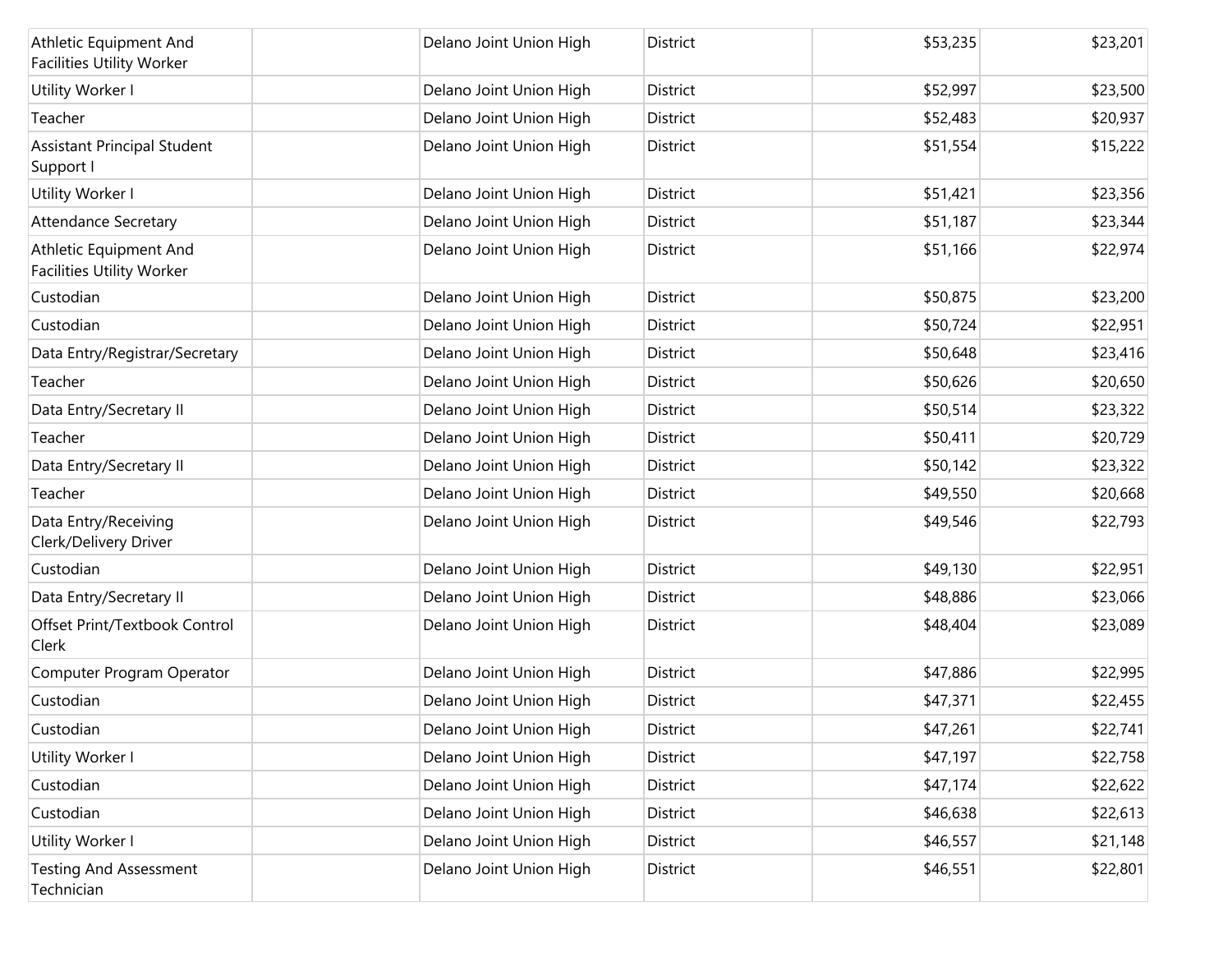| Discipline Secretary                                          | Delano Joint Union High | District        | \$46,475 | \$22,776 |
|---------------------------------------------------------------|-------------------------|-----------------|----------|----------|
| Custodian                                                     | Delano Joint Union High | District        | \$45,272 | \$22,410 |
| Custodian                                                     | Delano Joint Union High | District        | \$45,194 | \$21,121 |
| <b>Campus Security</b>                                        | Delano Joint Union High | District        | \$44,754 | \$20,424 |
| Data Processing Clerk                                         | Delano Joint Union High | District        | \$44,114 | \$22,443 |
| Custodian                                                     | Delano Joint Union High | District        | \$43,317 | \$22,113 |
| Data Entry/Secretary II                                       | Delano Joint Union High | District        | \$42,541 | \$21,333 |
| Attendance Data Processing<br>Clerk                           | Delano Joint Union High | District        | \$42,481 | \$20,453 |
| Custodian                                                     | Delano Joint Union High | District        | \$42,471 | \$22,173 |
| Assistant Principal Of<br>Alternative Education I             | Delano Joint Union High | District        | \$41,822 | \$12,568 |
| Teacher                                                       | Delano Joint Union High | District        | \$41,399 | \$12,332 |
| <b>Campus Security</b>                                        | Delano Joint Union High | District        | \$40,112 | \$18,644 |
| Attendance Data Processing<br>Clerk                           | Delano Joint Union High | <b>District</b> | \$40,021 | \$20,311 |
| Teacher                                                       | Delano Joint Union High | District        | \$37,874 | \$11,875 |
| Receptionist/Substitute<br>Coordinator                        | Delano Joint Union High | District        | \$37,831 | \$19,967 |
| Custodian                                                     | Delano Joint Union High | District        | \$37,683 | \$21,422 |
| Utility Worker I                                              | Delano Joint Union High | District        | \$37,135 | \$14,191 |
| Attendance Data Processing<br>Clerk                           | Delano Joint Union High | District        | \$37,016 | \$19,778 |
| <b>Campus Security</b>                                        | Delano Joint Union High | District        | \$36,844 | \$19,855 |
| <b>Instructional Aide Pmp</b>                                 | Delano Joint Union High | District        | \$36,544 | \$19,782 |
| Librarian/Audio Visual<br>Technician/Textbook Clerk           | Delano Joint Union High | <b>District</b> | \$36,437 | \$13,910 |
| Instructional Aide (12 Units)                                 | Delano Joint Union High | District        | \$36,325 | \$19,675 |
| <b>Student Affairs Specialist</b><br>Without Bachelors Degree | Delano Joint Union High | District        | \$36,323 | \$12,898 |
| <b>Campus Security</b>                                        | Delano Joint Union High | District        | \$36,098 | \$19,186 |
| Teacher                                                       | Delano Joint Union High | District        | \$35,796 | \$10,827 |
| <b>Certificated Substitute</b>                                | Delano Joint Union High | District        | \$35,324 | \$12,141 |
| Teacher                                                       | Delano Joint Union High | District        | \$34,979 | \$10,724 |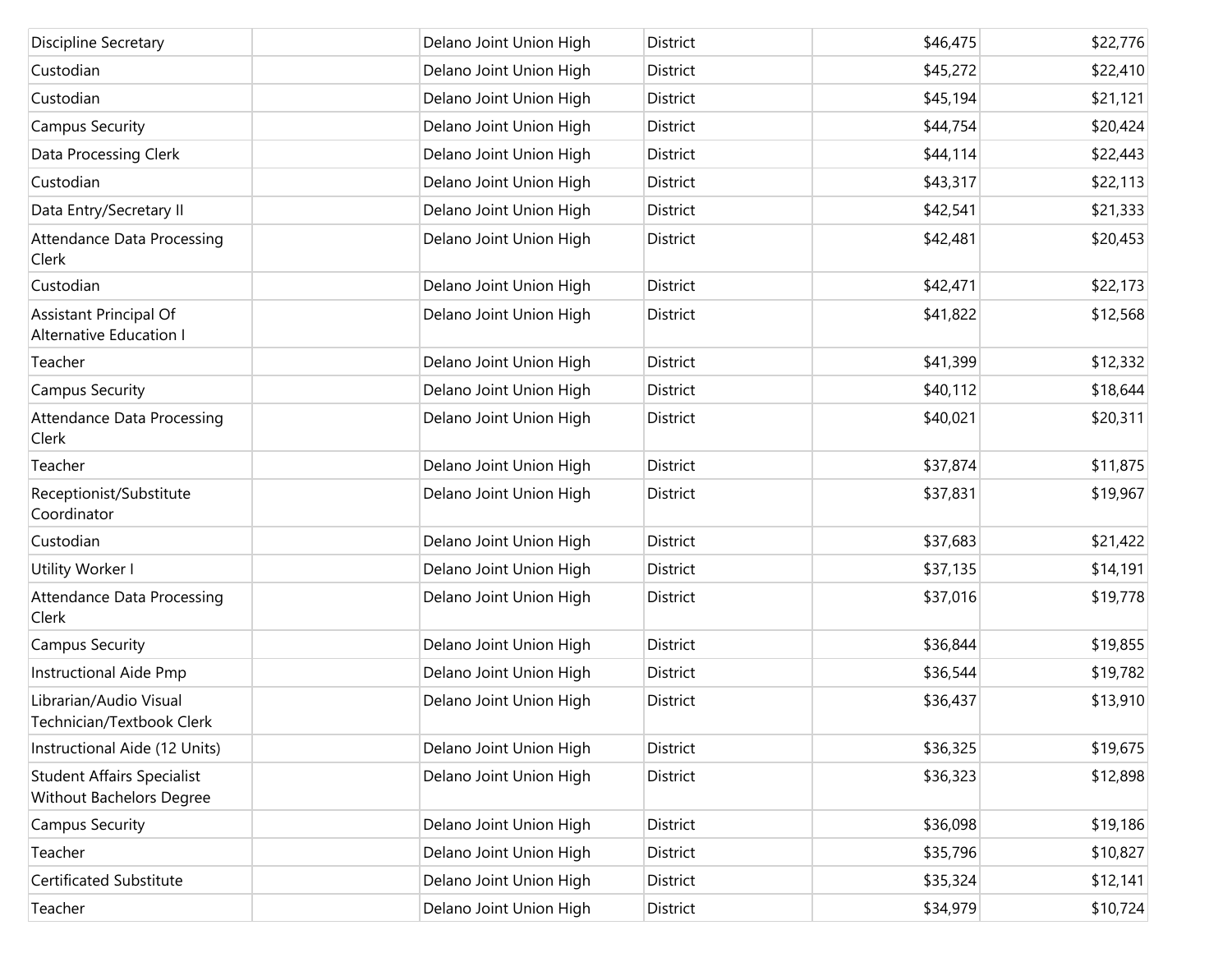| Instructional/Community/Child<br>Care Aide (36 Units) | Delano Joint Union High | District        | \$34,916 | \$21,102 |
|-------------------------------------------------------|-------------------------|-----------------|----------|----------|
| Utility Worker III                                    | Delano Joint Union High | District        | \$34,628 | \$12,160 |
| Instructional/Community/Child<br>Care Aide (24 Units) | Delano Joint Union High | District        | \$32,875 | \$20,791 |
| Certificated Substitute                               | Delano Joint Union High | <b>District</b> | \$32,847 | \$11,690 |
| Instructional/Community/Child<br>Care Aide (48 Units) | Delano Joint Union High | District        | \$32,759 | \$16,831 |
| Certificated Substitute                               | Delano Joint Union High | District        | \$32,171 | \$10,407 |
| Permit Teacher Child<br>Development                   | Delano Joint Union High | District        | \$32,071 | \$19,093 |
| Certificated Substitute                               | Delano Joint Union High | District        | \$31,727 | \$10,373 |
| <b>Campus Security</b>                                | Delano Joint Union High | District        | \$31,553 | \$18,810 |
| Certificated Substitute                               | Delano Joint Union High | District        | \$30,777 | \$10,251 |
| <b>Campus Security</b>                                | Delano Joint Union High | District        | \$30,711 | \$18,976 |
| <b>Instructional Aide</b>                             | Delano Joint Union High | District        | \$30,438 | \$19,057 |
| Teacher                                               | Delano Joint Union High | District        | \$30,349 | \$11,322 |
| <b>Athletic Trainer</b>                               | Delano Joint Union High | District        | \$30,039 | \$9,843  |
| Certificated Substitute                               | Delano Joint Union High | District        | \$29,587 | \$10,124 |
| Instructional Aide (48 Units)                         | Delano Joint Union High | District        | \$29,481 | \$8,494  |
| Instructional Aide (48 Units)                         | Delano Joint Union High | District        | \$29,266 | \$18,723 |
| Instructional Aide (48 Units)                         | Delano Joint Union High | District        | \$29,117 | \$11,745 |
| Instructional Aide (48 Units)                         | Delano Joint Union High | District        | \$28,543 | \$18,827 |
| Attendance Data Processing<br>Clerk                   | Delano Joint Union High | District        | \$27,538 | \$18,392 |
| Librarian/Audiovisual<br>Technician/Textbook Clerk    | Delano Joint Union High | District        | \$27,269 | \$10,386 |
| Teacher                                               | Delano Joint Union High | District        | \$26,341 | \$10,774 |
| <b>Campus Security</b>                                | Delano Joint Union High | District        | \$24,183 | \$14,959 |
| Certificated Substitute                               | Delano Joint Union High | District        | \$23,783 | \$499    |
| Instructional Aide (48 Units)                         | Delano Joint Union High | District        | \$23,671 | \$3,436  |
| Teacher                                               | Delano Joint Union High | District        | \$22,834 | \$9,705  |
| Teacher                                               | Delano Joint Union High | District        | \$22,539 | \$9,823  |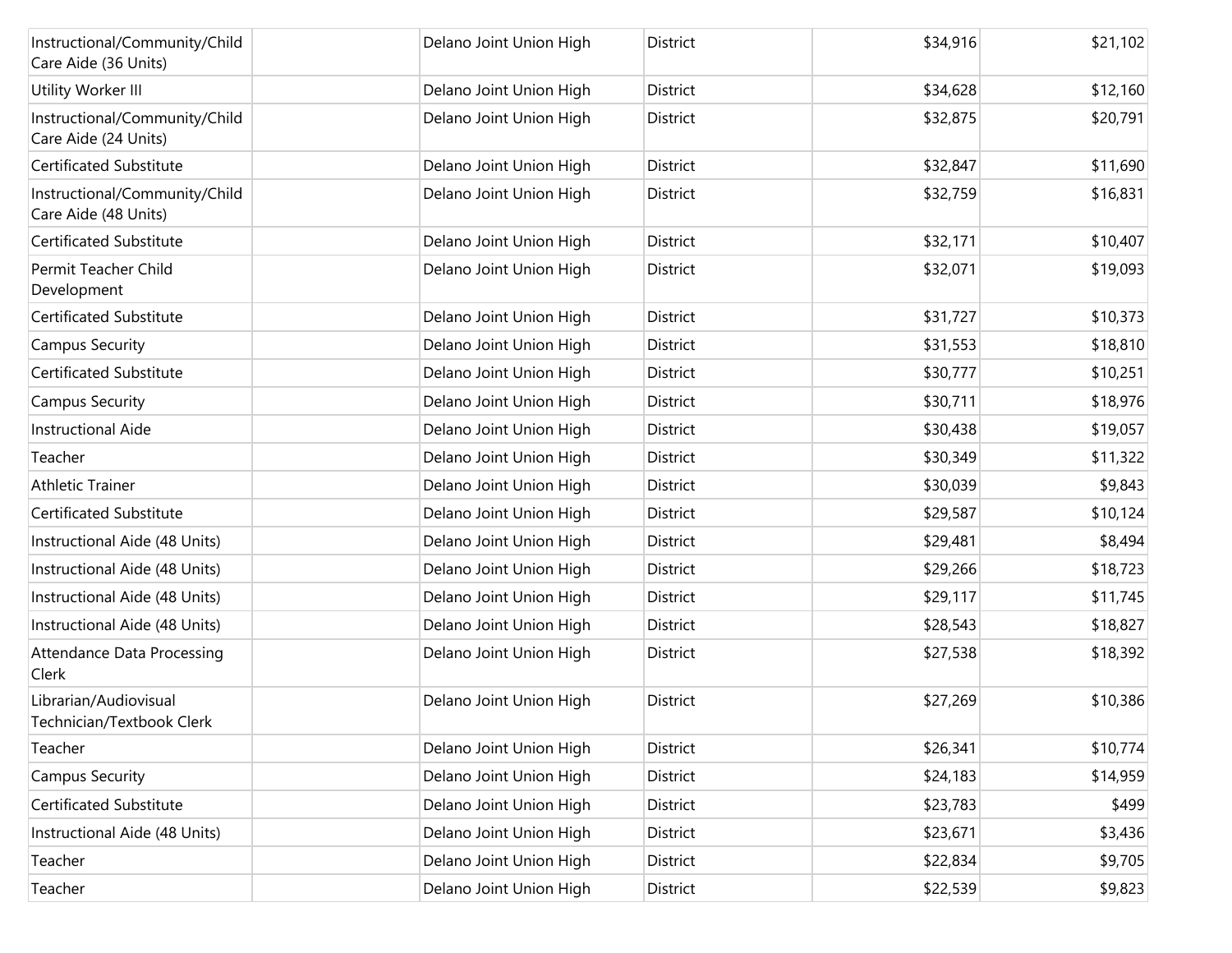| Custodian                                         | Delano Joint Union High | District        | \$20,591 | \$9,815  |
|---------------------------------------------------|-------------------------|-----------------|----------|----------|
| Offset Print/Textbook Control<br>Clerk            | Delano Joint Union High | District        | \$19,656 | \$18,897 |
| Custodian                                         | Delano Joint Union High | District        | \$19,402 | \$1,785  |
| Certificated Substitute                           | Delano Joint Union High | District        | \$17,645 | \$2,382  |
| Certificated Substitute                           | Delano Joint Union High | District        | \$16,262 | \$1,798  |
| Data Entry Secretary II                           | Delano Joint Union High | <b>District</b> | \$16,167 | \$9,078  |
| Attendance Data Processing<br>Clerk               | Delano Joint Union High | District        | \$15,829 | \$2,047  |
| Instructional Aide (12 Units)                     | Delano Joint Union High | District        | \$15,803 | \$2,305  |
| Attendance Data Processing<br>Clerk               | Delano Joint Union High | District        | \$15,727 | \$2,046  |
| Utility Worker I                                  | Delano Joint Union High | <b>District</b> | \$14,545 | \$16,230 |
| Teacher                                           | Delano Joint Union High | <b>District</b> | \$14,528 | \$4,425  |
| <b>Classified Substitute</b>                      | Delano Joint Union High | District        | \$14,429 | \$658    |
| Certificated Substitute                           | Delano Joint Union High | District        | \$14,223 | \$1,373  |
| Certificated Substitute                           | Delano Joint Union High | District        | \$13,793 | \$0      |
| Certificated Substitute                           | Delano Joint Union High | District        | \$13,786 | \$510    |
| <b>Classified Substitute</b>                      | Delano Joint Union High | District        | \$13,402 | \$1,964  |
| Certificated Substitute                           | Delano Joint Union High | District        | \$13,325 | \$280    |
| <b>Certificated Substitute</b>                    | Delano Joint Union High | District        | \$13,229 | \$0      |
| Certificated Substitute                           | Delano Joint Union High | District        | \$12,486 | \$199    |
| <b>Certificated Substitute</b>                    | Delano Joint Union High | District        | \$11,364 | \$420    |
| Custodian                                         | Delano Joint Union High | District        | \$11,335 | \$958    |
| <b>Campus Security</b>                            | Delano Joint Union High | District        | \$11,118 | \$5,468  |
| <b>Certificated Substitute</b>                    | Delano Joint Union High | <b>District</b> | \$10,649 | \$1,421  |
| <b>Certificated Substitute</b>                    | Delano Joint Union High | District        | \$10,538 | \$121    |
| <b>Certificated Substitute</b>                    | Delano Joint Union High | District        | \$10,425 | \$0      |
| Data Processing Clerk (4 Hours,<br>3 Days A Week) | Delano Joint Union High | District        | \$10,135 | \$0      |
| Certificated Substitute                           | Delano Joint Union High | District        | \$10,101 | \$1,581  |
| Certificated Substitute                           | Delano Joint Union High | District        | \$10,062 | \$1,556  |
| <b>Classified Substitute</b>                      | Delano Joint Union High | District        | \$9,871  | \$0      |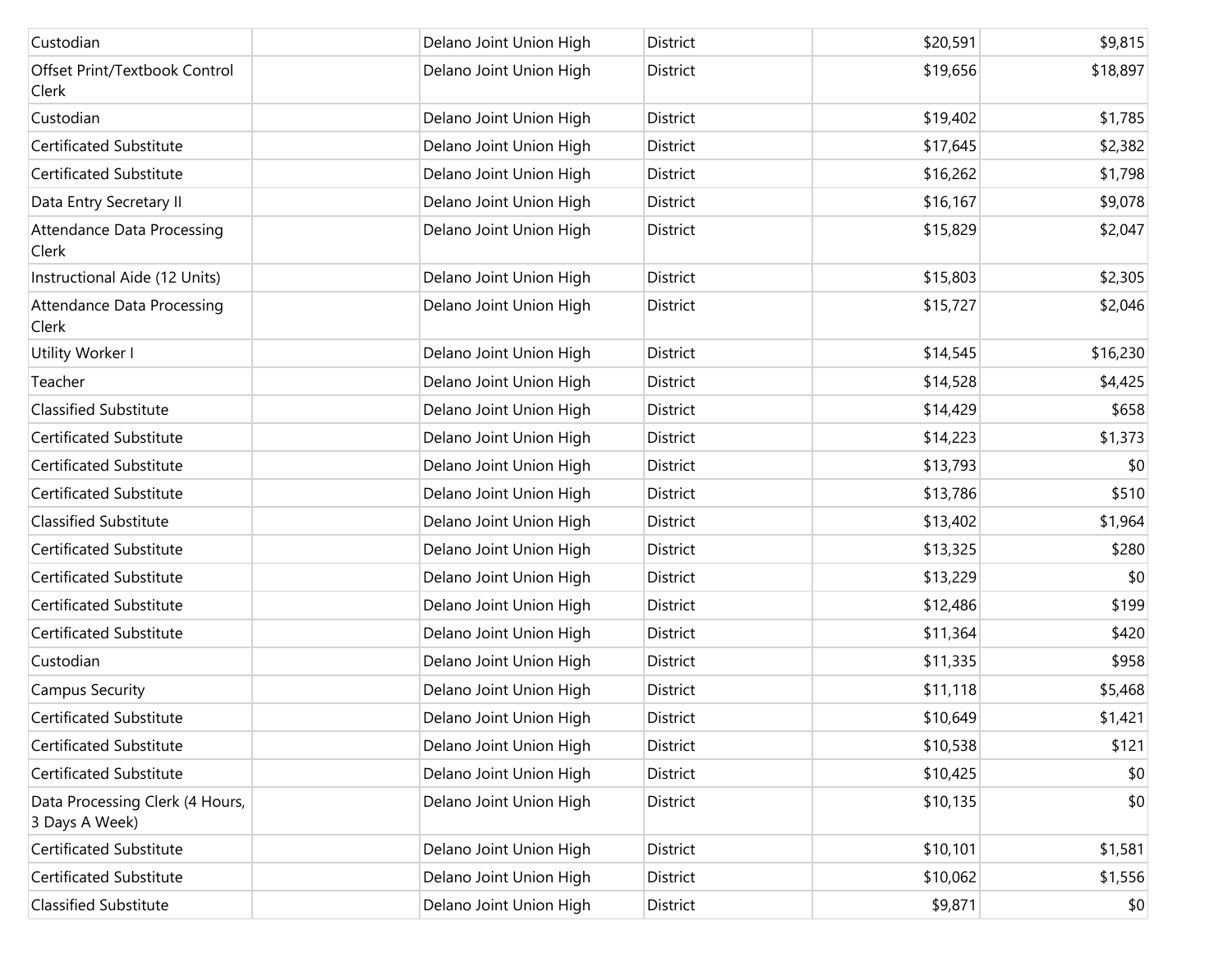| Instructional/Community/Child<br>Care Aide                                           | Delano Joint Union High | District        | \$9,801 | \$1,450 |
|--------------------------------------------------------------------------------------|-------------------------|-----------------|---------|---------|
| Instructional/Community/Child<br>Care Aide (48 Units), (3 Hours,<br>3 Nights A Week) | Delano Joint Union High | District        | \$9,701 | \$0     |
| Certificated Substitute                                                              | Delano Joint Union High | District        | \$8,931 | \$188   |
| <b>Certificated Substitute</b>                                                       | Delano Joint Union High | District        | \$8,915 | \$1,297 |
| Certificated Substitute                                                              | Delano Joint Union High | District        | \$8,871 | \$1,172 |
| <b>Classified Substitute</b>                                                         | Delano Joint Union High | <b>District</b> | \$8,849 | \$0     |
| Certificated Substitute                                                              | Delano Joint Union High | District        | \$8,512 | \$1,250 |
| <b>Certificated Substitute</b>                                                       | Delano Joint Union High | District        | \$8,400 | \$1,057 |
| Certificated Substitute                                                              | Delano Joint Union High | District        | \$7,934 | \$1,016 |
| Certificated Substitute                                                              | Delano Joint Union High | District        | \$7,917 | \$1,058 |
| Certificated Substitute                                                              | Delano Joint Union High | <b>District</b> | \$7,878 | \$0     |
| <b>Certificated Substitute</b>                                                       | Delano Joint Union High | District        | \$7,743 | \$360   |
| Instructional/Community/Child<br>Care Aide (48 Units)                                | Delano Joint Union High | District        | \$7,635 | \$0     |
| <b>Campus Security</b>                                                               | Delano Joint Union High | District        | \$7,410 | \$5,129 |
| Certificated Substitute                                                              | Delano Joint Union High | District        | \$7,362 | \$1,081 |
| <b>Campus Security</b>                                                               | Delano Joint Union High | District        | \$7,319 | \$0     |
| Certificated Substitute                                                              | Delano Joint Union High | District        | \$7,156 | \$150   |
| Instructional/Community/Child<br>Care Aide (3 Hours, 3 Nights A<br>Week)             | Delano Joint Union High | District        | \$7,129 | \$1,039 |
| Custodian                                                                            | Delano Joint Union High | District        | \$7,081 | \$937   |
| Certificated Substitute                                                              | Delano Joint Union High | District        | \$6,954 | \$146   |
| Certificated Substitute                                                              | Delano Joint Union High | District        | \$6,942 | \$929   |
| Utility Worker I                                                                     | Delano Joint Union High | District        | \$6,859 | \$4,920 |
| Instructional Aide (48 Units)                                                        | Delano Joint Union High | District        | \$6,754 | \$938   |
| <b>Classified Substitute</b>                                                         | Delano Joint Union High | District        | \$6,629 | \$0     |
| <b>Classified Substitute</b>                                                         | Delano Joint Union High | District        | \$6,395 | \$0     |
| Certificated Substitute                                                              | Delano Joint Union High | District        | \$6,345 | \$133   |
| Certificated Substitute                                                              | Delano Joint Union High | District        | \$6,311 | \$190   |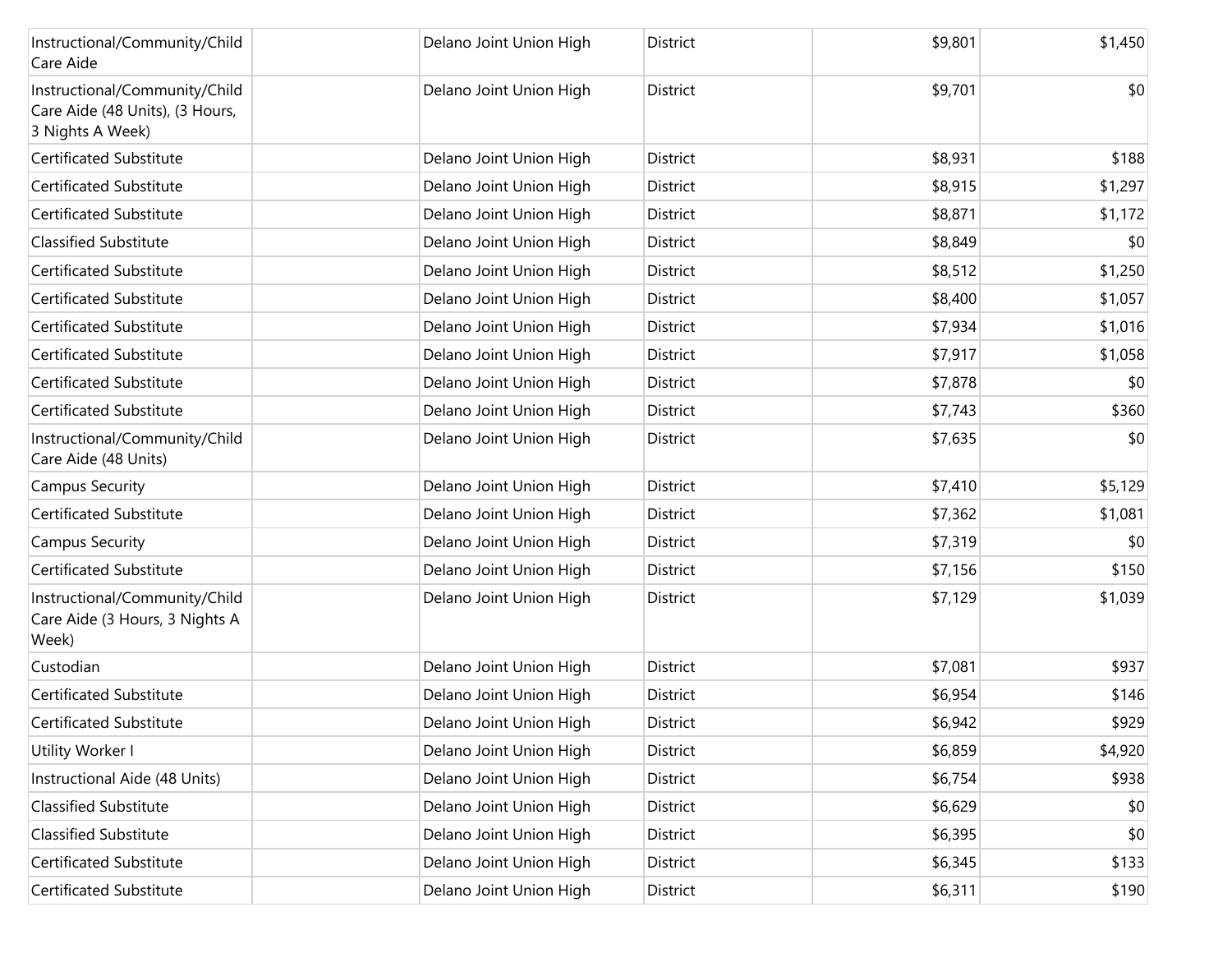| <b>Certificated Substitute</b> | Delano Joint Union High | District | \$6,111 | \$128   |
|--------------------------------|-------------------------|----------|---------|---------|
| <b>Classified Substitute</b>   | Delano Joint Union High | District | \$6,045 | \$0     |
| <b>Classified Substitute</b>   | Delano Joint Union High | District | \$6,025 | \$500   |
| <b>Classified Substitute</b>   | Delano Joint Union High | District | \$6,025 | \$0     |
| <b>Classified Substitute</b>   | Delano Joint Union High | District | \$5,994 | \$0     |
| <b>Certificated Substitute</b> | Delano Joint Union High | District | \$5,878 | \$123   |
| Certificated Substitute        | Delano Joint Union High | District | \$5,868 | \$741   |
| <b>Certificated Substitute</b> | Delano Joint Union High | District | \$5,549 | \$809   |
| <b>Classified Substitute</b>   | Delano Joint Union High | District | \$5,371 | \$0     |
| <b>Certificated Substitute</b> | Delano Joint Union High | District | \$5,367 | \$113   |
| <b>Classified Substitute</b>   | Delano Joint Union High | District | \$5,253 | \$0     |
| Classified Substitute          | Delano Joint Union High | District | \$5,209 | \$0     |
| <b>Certificated Substitute</b> | Delano Joint Union High | District | \$5,070 | \$638   |
| <b>Classified Substitute</b>   | Delano Joint Union High | District | \$4,833 | \$0     |
| <b>Bus Driver</b>              | Delano Joint Union High | District | \$4,703 | \$3,388 |
| <b>Certificated Substitute</b> | Delano Joint Union High | District | \$4,692 | \$621   |
| <b>Classified Substitute</b>   | Delano Joint Union High | District | \$4,584 | \$0     |
| <b>Certificated Substitute</b> | Delano Joint Union High | District | \$4,578 | \$96    |
| <b>Classified Substitute</b>   | Delano Joint Union High | District | \$4,567 | \$0     |
| Certificated Substitute        | Delano Joint Union High | District | \$4,407 | \$163   |
| <b>Certificated Substitute</b> | Delano Joint Union High | District | \$4,212 | \$530   |
| <b>Certificated Substitute</b> | Delano Joint Union High | District | \$4,071 | \$86    |
| <b>Classified Substitute</b>   | Delano Joint Union High | District | \$3,991 | \$148   |
| <b>Classified Substitute</b>   | Delano Joint Union High | District | \$3,811 | \$0     |
| <b>Certificated Substitute</b> | Delano Joint Union High | District | \$3,785 | \$546   |
| Certificated Substitute        | Delano Joint Union High | District | \$3,669 | \$462   |
| Certificated Substitute        | Delano Joint Union High | District | \$3,627 | \$512   |
| Certificated Substitute        | Delano Joint Union High | District | \$3,596 | \$76    |
| Certificated Substitute        | Delano Joint Union High | District | \$3,549 | \$446   |
| Certificated Substitute        | Delano Joint Union High | District | \$3,507 | \$0     |
| Coach                          | Delano Joint Union High | District | \$3,343 | \$0     |
| Certificated Substitute        | Delano Joint Union High | District | \$3,343 | \$544   |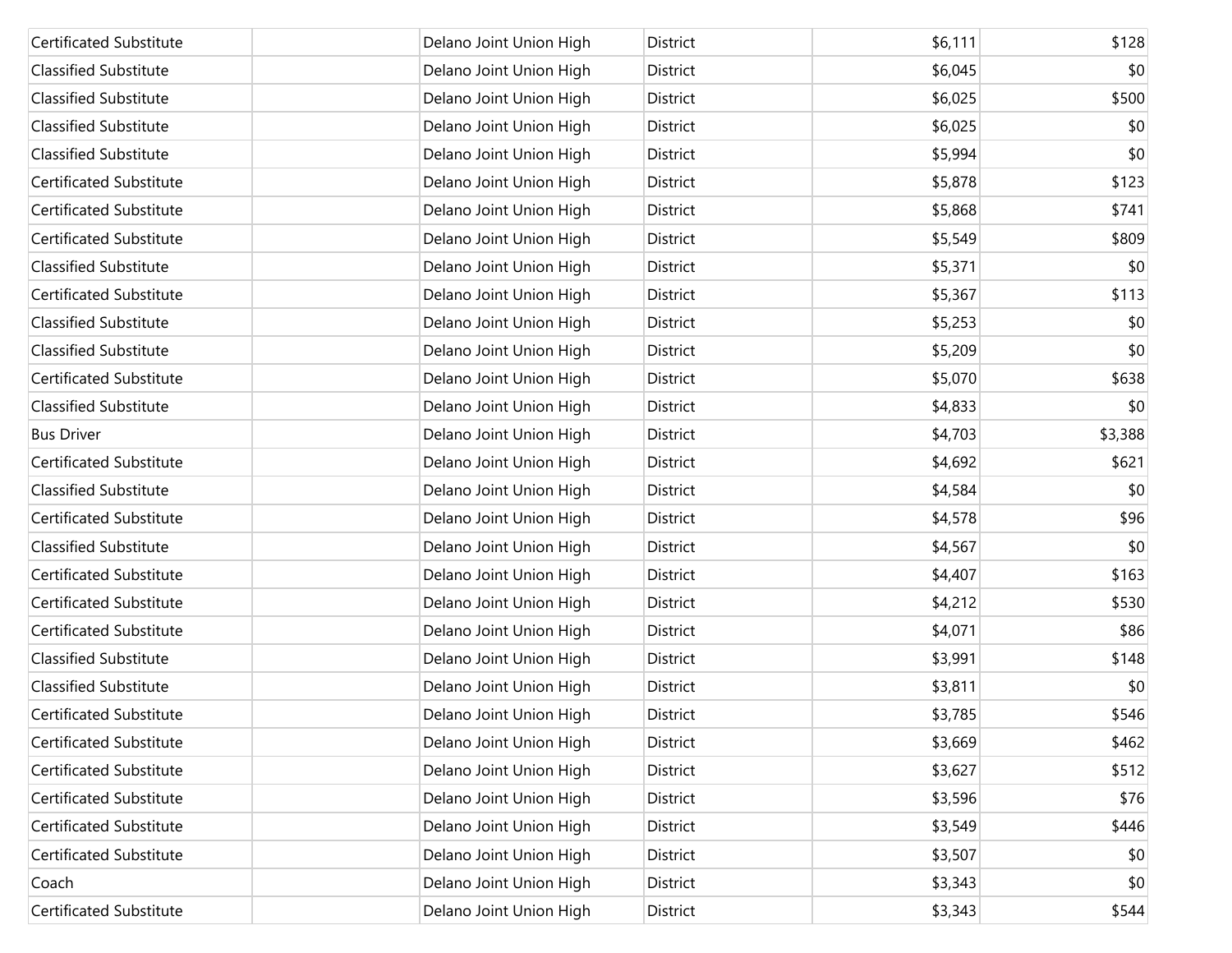| Coach                                                                                | Delano Joint Union High | District | \$3,343 | \$0      |
|--------------------------------------------------------------------------------------|-------------------------|----------|---------|----------|
| Coach                                                                                | Delano Joint Union High | District | \$3,343 | \$0      |
| Certificated Substitute                                                              | Delano Joint Union High | District | \$3,213 | \$67     |
| <b>Classified Substitute</b>                                                         | Delano Joint Union High | District | \$3,209 | \$0      |
| Certificated Substitute                                                              | Delano Joint Union High | District | \$3,189 | \$416    |
| <b>Campus Security</b>                                                               | Delano Joint Union High | District | \$3,153 | \$2,909  |
| Certificated Substitute                                                              | Delano Joint Union High | District | \$3,033 | \$0      |
| Certificated Substitute                                                              | Delano Joint Union High | District | \$3,021 | \$63     |
| Certificated Substitute                                                              | Delano Joint Union High | District | \$3,009 | \$111    |
| Certificated Substitute                                                              | Delano Joint Union High | District | \$3,003 | \$433    |
| <b>Classified Substitute</b>                                                         | Delano Joint Union High | District | \$3,001 | \$0      |
| <b>Board Member</b>                                                                  | Delano Joint Union High | District | \$2,880 | \$0      |
| <b>Board Member</b>                                                                  | Delano Joint Union High | District | \$2,880 | \$15,896 |
| <b>Board Member</b>                                                                  | Delano Joint Union High | District | \$2,880 | \$0      |
| <b>Board Member</b>                                                                  | Delano Joint Union High | District | \$2,880 | \$10,848 |
| <b>Board Member</b>                                                                  | Delano Joint Union High | District | \$2,880 | \$18,920 |
| Utility Worker I                                                                     | Delano Joint Union High | District | \$2,870 | \$1,794  |
| <b>Certificated Substitute</b>                                                       | Delano Joint Union High | District | \$2,795 | \$73     |
| Instructional/Community/Child<br>Care Aide (48 Units), (3 Hours,<br>3 Nights A Week) | Delano Joint Union High | District | \$2,760 | \$381    |
| Certificated Substitute                                                              | Delano Joint Union High | District | \$2,674 | \$349    |
| Certificated Substitute                                                              | Delano Joint Union High | District | \$2,427 | \$90     |
| Certificated Substitute                                                              | Delano Joint Union High | District | \$2,298 | \$85     |
| Certificated Substitute                                                              | Delano Joint Union High | District | \$2,241 | \$47     |
| <b>Classified Substitute</b>                                                         | Delano Joint Union High | District | \$2,220 | \$0      |
| <b>Classified Substitute</b>                                                         | Delano Joint Union High | District | \$2,187 | \$0      |
| Certificated Substitute                                                              | Delano Joint Union High | District | \$2,184 | \$315    |
| <b>Classified Substitute</b>                                                         | Delano Joint Union High | District | \$2,140 | \$0      |
| Coach                                                                                | Delano Joint Union High | District | \$2,122 | \$0      |
| Certificated Substitute                                                              | Delano Joint Union High | District | \$2,052 | \$296    |
| <b>Classified Substitute</b>                                                         | Delano Joint Union High | District | \$2,038 | \$0      |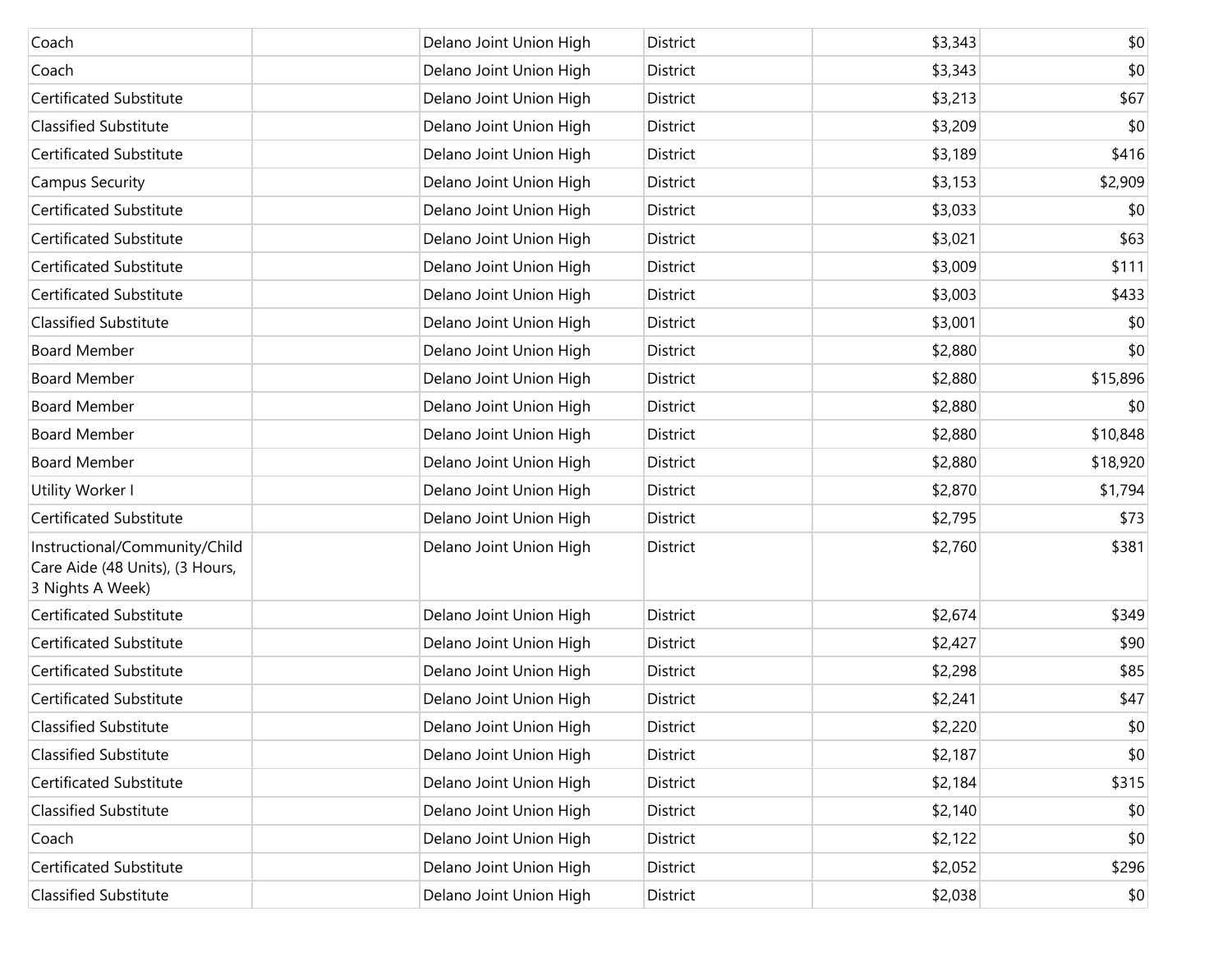| Certificated Substitute                                                              | Delano Joint Union High | District        | \$1,719 | \$36  |
|--------------------------------------------------------------------------------------|-------------------------|-----------------|---------|-------|
| Lifeguard                                                                            | Delano Joint Union High | District        | \$1,716 | \$0   |
| <b>Certificated Substitute</b>                                                       | Delano Joint Union High | District        | \$1,685 | \$243 |
| Certificated Substitute                                                              | Delano Joint Union High | District        | \$1,680 | \$35  |
| Certificated Substitute                                                              | Delano Joint Union High | District        | \$1,659 | \$209 |
| Instructional/Community/Child<br>Care Aide (48 Units), (3 Hours,<br>3 Nights A Week) | Delano Joint Union High | District        | \$1,652 | \$0   |
| Certificated Substitute                                                              | Delano Joint Union High | District        | \$1,614 | \$34  |
| <b>Classified Substitute</b>                                                         | Delano Joint Union High | District        | \$1,600 | \$0   |
| <b>Classified Substitute</b>                                                         | Delano Joint Union High | District        | \$1,568 | \$0   |
| Certificated Substitute                                                              | Delano Joint Union High | District        | \$1,557 | \$33  |
| Certificated Substitute                                                              | Delano Joint Union High | District        | \$1,506 | \$189 |
| Certificated Substitute                                                              | Delano Joint Union High | <b>District</b> | \$1,457 | \$31  |
| Certificated Substitute                                                              | Delano Joint Union High | District        | \$1,407 | \$179 |
| Certificated Substitute                                                              | Delano Joint Union High | District        | \$1,404 | \$232 |
| <b>Classified Substitute</b>                                                         | Delano Joint Union High | District        | \$1,375 | \$0   |
| Certificated Substitute                                                              | Delano Joint Union High | District        | \$1,344 | \$28  |
| Certificated Substitute                                                              | Delano Joint Union High | District        | \$1,163 | \$148 |
| Certificated Substitute                                                              | Delano Joint Union High | District        | \$1,116 | \$23  |
| Certificated Substitute                                                              | Delano Joint Union High | District        | \$1,104 | \$159 |
| <b>Student Tutor</b>                                                                 | Delano Joint Union High | District        | \$1,087 | \$0   |
| Certificated Substitute                                                              | Delano Joint Union High | District        | \$1,053 | \$152 |
| Certificated Substitute                                                              | Delano Joint Union High | District        | \$1,005 | \$135 |
| Lifeguard                                                                            | Delano Joint Union High | District        | \$996   | \$0   |
| Certificated Substitute                                                              | Delano Joint Union High | District        | \$993   | \$21  |
| Certificated Substitute                                                              | Delano Joint Union High | District        | \$987   | \$124 |
| Certificated Substitute                                                              | Delano Joint Union High | District        | \$975   | \$125 |
| Certificated Substitute                                                              | Delano Joint Union High | District        | \$972   | \$20  |
| Certificated Substitute                                                              | Delano Joint Union High | District        | \$945   | \$119 |
| Certificated Substitute                                                              | Delano Joint Union High | District        | \$903   | \$114 |
| Lifeguard                                                                            | Delano Joint Union High | District        | \$900   | \$0   |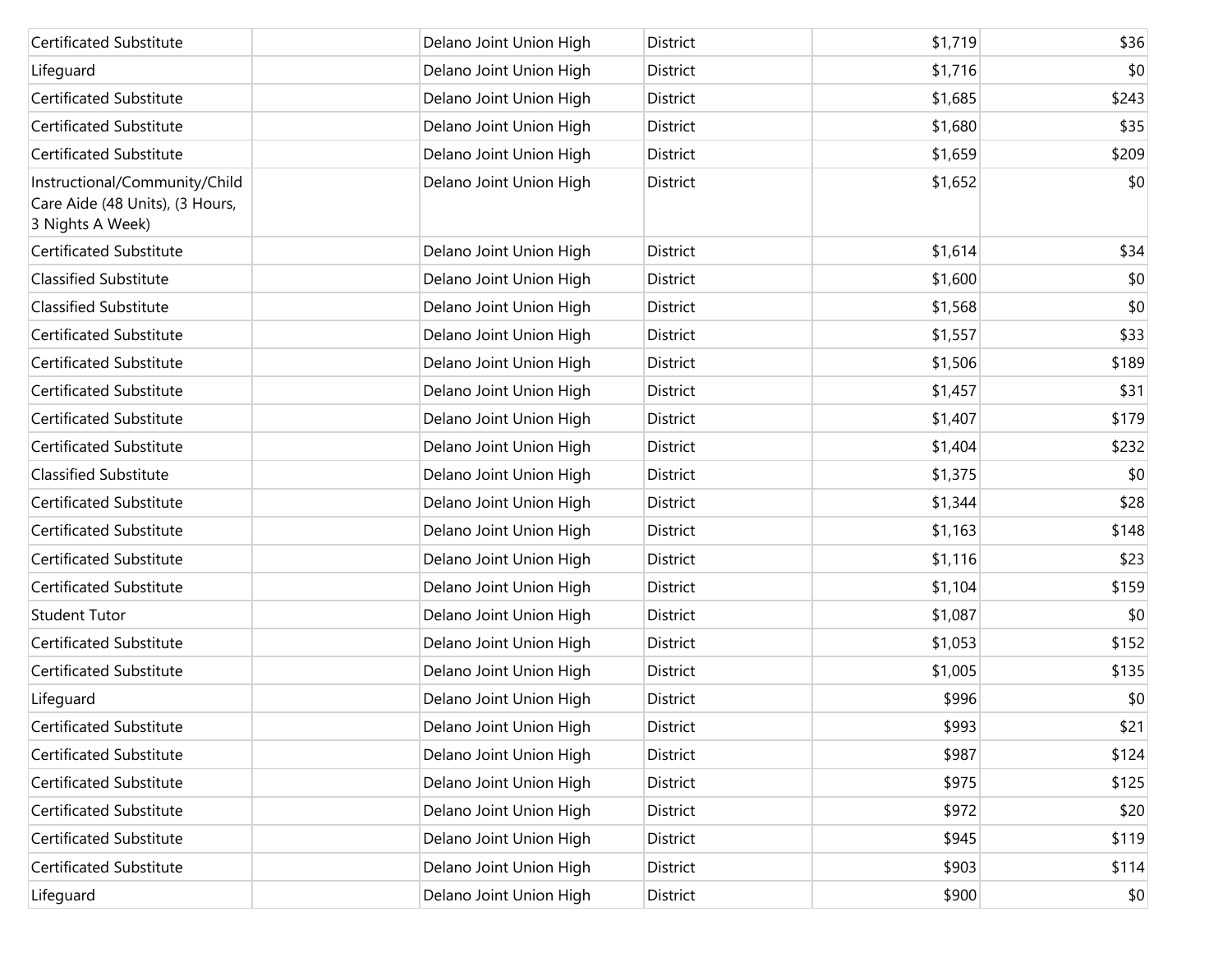| <b>Certificated Substitute</b> | Delano Joint Union High | <b>District</b> | \$774 | \$16         |
|--------------------------------|-------------------------|-----------------|-------|--------------|
| <b>Classified Substitute</b>   | Delano Joint Union High | District        | \$734 | \$0          |
| <b>Certificated Substitute</b> | Delano Joint Union High | District        | \$732 | \$106        |
| <b>Classified Substitute</b>   | Delano Joint Union High | District        | \$696 | \$0          |
| <b>Certificated Substitute</b> | Delano Joint Union High | District        | \$693 | \$15         |
| <b>Certificated Substitute</b> | Delano Joint Union High | District        | \$672 | \$25         |
| <b>Classified Substitute</b>   | Delano Joint Union High | District        | \$657 | \$0          |
| <b>Classified Substitute</b>   | Delano Joint Union High | District        | \$624 | \$0          |
| <b>Certificated Substitute</b> | Delano Joint Union High | District        | \$609 | \$13         |
| <b>Certificated Substitute</b> | Delano Joint Union High | District        | \$594 | \$17         |
| <b>Certificated Substitute</b> | Delano Joint Union High | District        | \$585 | \$84         |
| <b>Classified Substitute</b>   | Delano Joint Union High | District        | \$544 | \$0          |
| <b>Classified Substitute</b>   | Delano Joint Union High | District        | \$530 | \$0          |
| <b>Classified Substitute</b>   | Delano Joint Union High | District        | \$511 | \$0          |
| <b>Certificated Substitute</b> | Delano Joint Union High | District        | \$441 | \$9          |
| <b>Certificated Substitute</b> | Delano Joint Union High | District        | \$441 | \$55         |
| <b>Certificated Substitute</b> | Delano Joint Union High | District        | \$420 | \$62         |
| <b>Certificated Substitute</b> | Delano Joint Union High | District        | \$378 | \$48         |
| <b>Student Tutor</b>           | Delano Joint Union High | District        | \$376 | \$0          |
| <b>Student Tutor</b>           | Delano Joint Union High | District        | \$335 | \$0          |
| <b>Student Tutor</b>           | Delano Joint Union High | District        | \$324 | \$0          |
| <b>Student Tutor</b>           | Delano Joint Union High | District        | \$313 | \$0          |
| <b>Student Tutor</b>           | Delano Joint Union High | District        | \$303 | \$0          |
| <b>Certificated Substitute</b> | Delano Joint Union High | District        | \$297 | \$0          |
| <b>Classified Substitute</b>   | Delano Joint Union High | District        | \$287 | \$0          |
| <b>Student Tutor</b>           | Delano Joint Union High | District        | \$283 | \$0          |
| Classified Substitute          | Delano Joint Union High | District        | \$280 | \$39         |
| <b>Student Tutor</b>           | Delano Joint Union High | District        | \$271 | \$0          |
| <b>Student Tutor</b>           | Delano Joint Union High | District        | \$271 | \$0          |
| Certificated Substitute        | Delano Joint Union High | District        | \$270 | \$6          |
| <b>Student Tutor</b>           | Delano Joint Union High | District        | \$260 | \$0          |
| <b>Student Tutor</b>           | Delano Joint Union High | District        | \$251 | $ 10\rangle$ |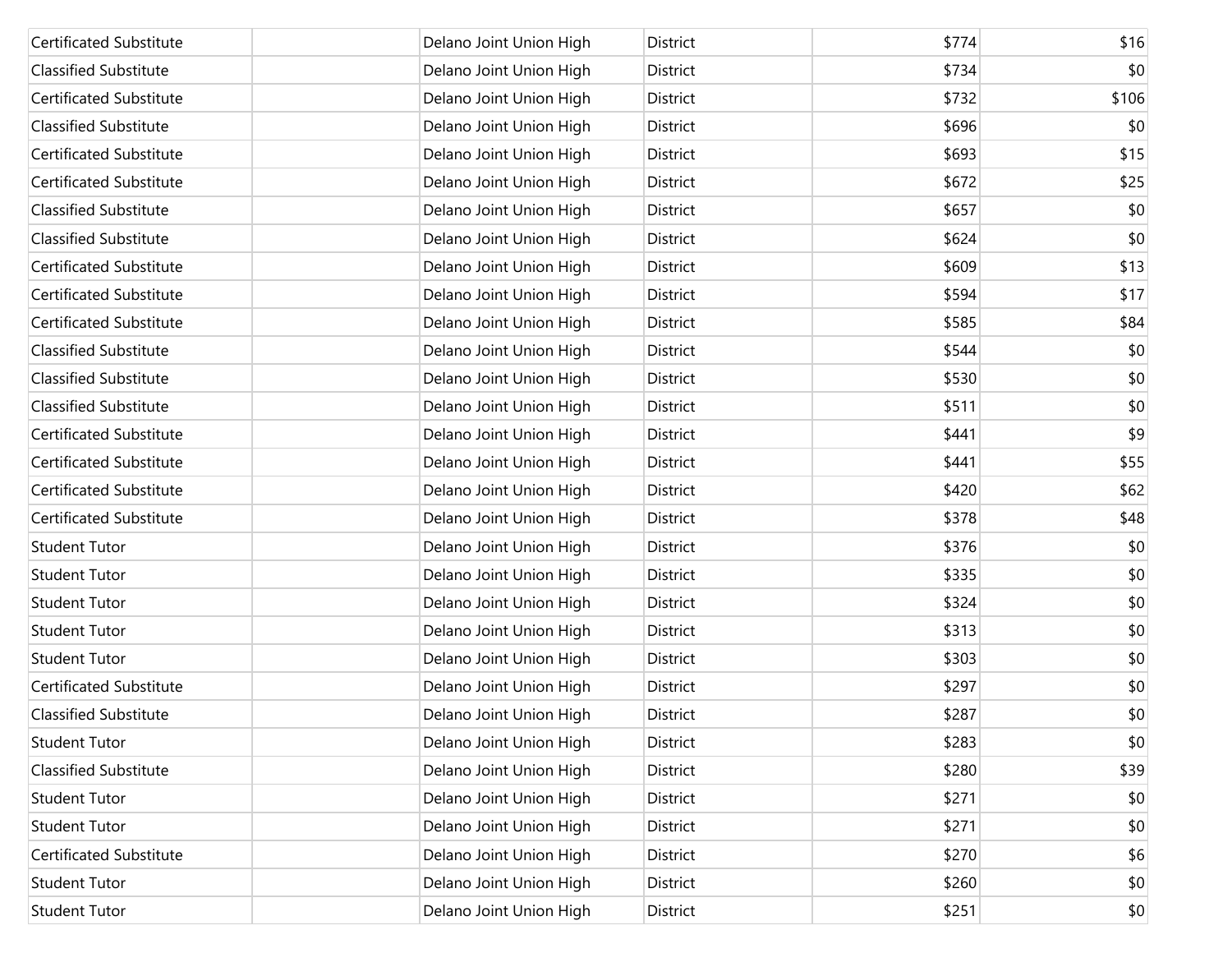| <b>Student Tutor</b>           | Delano Joint Union High | District | \$250 | \$0  |
|--------------------------------|-------------------------|----------|-------|------|
| <b>Student Tutor</b>           | Delano Joint Union High | District | \$250 | \$0  |
| <b>Student Tutor</b>           | Delano Joint Union High | District | \$240 | \$0  |
| <b>Student Tutor</b>           | Delano Joint Union High | District | \$240 | \$0  |
| Certificated Substitute        | Delano Joint Union High | District | \$240 | \$5  |
| <b>Certificated Substitute</b> | Delano Joint Union High | District | \$240 | \$5  |
| <b>Certificated Substitute</b> | Delano Joint Union High | District | \$231 | \$5  |
| <b>Certificated Substitute</b> | Delano Joint Union High | District | \$231 | \$29 |
| <b>Student Tutor</b>           | Delano Joint Union High | District | \$229 | \$0  |
| <b>Student Tutor</b>           | Delano Joint Union High | District | \$229 | \$0  |
| <b>Student Tutor</b>           | Delano Joint Union High | District | \$221 | \$0  |
| <b>Student Tutor</b>           | Delano Joint Union High | District | \$209 | \$0  |
| <b>Student Tutor</b>           | Delano Joint Union High | District | \$198 | \$0  |
| <b>Student Tutor</b>           | Delano Joint Union High | District | \$177 | \$0  |
| <b>Student Tutor</b>           | Delano Joint Union High | District | \$176 | \$0  |
| <b>Student Tutor</b>           | Delano Joint Union High | District | \$167 | \$0  |
| <b>Student Tutor</b>           | Delano Joint Union High | District | \$166 | \$0  |
| <b>Certificated Substitute</b> | Delano Joint Union High | District | \$162 | \$3  |
| <b>Certificated Substitute</b> | Delano Joint Union High | District | \$162 | \$3  |
| Certificated Substitute        | Delano Joint Union High | District | \$158 | \$26 |
| <b>Student Tutor</b>           | Delano Joint Union High | District | \$155 | \$0  |
| <b>Classified Substitute</b>   | Delano Joint Union High | District | \$149 | \$0  |
| <b>Student Tutor</b>           | Delano Joint Union High | District | \$146 | \$0  |
| <b>Student Tutor</b>           | Delano Joint Union High | District | \$137 | \$0  |
| <b>Student Tutor</b>           | Delano Joint Union High | District | \$137 | \$0  |
| Certificated Substitute        | Delano Joint Union High | District | \$135 | \$3  |
| Certificated Substitute        | Delano Joint Union High | District | \$135 | \$0  |
| Certificated Substitute        | Delano Joint Union High | District | \$126 | \$19 |
| <b>Certificated Substitute</b> | Delano Joint Union High | District | \$126 | \$5  |
| <b>Student Tutor</b>           | Delano Joint Union High | District | \$124 | \$0  |
| <b>Student Tutor</b>           | Delano Joint Union High | District | \$124 | \$0  |
| <b>Certificated Substitute</b> | Delano Joint Union High | District | \$105 | \$13 |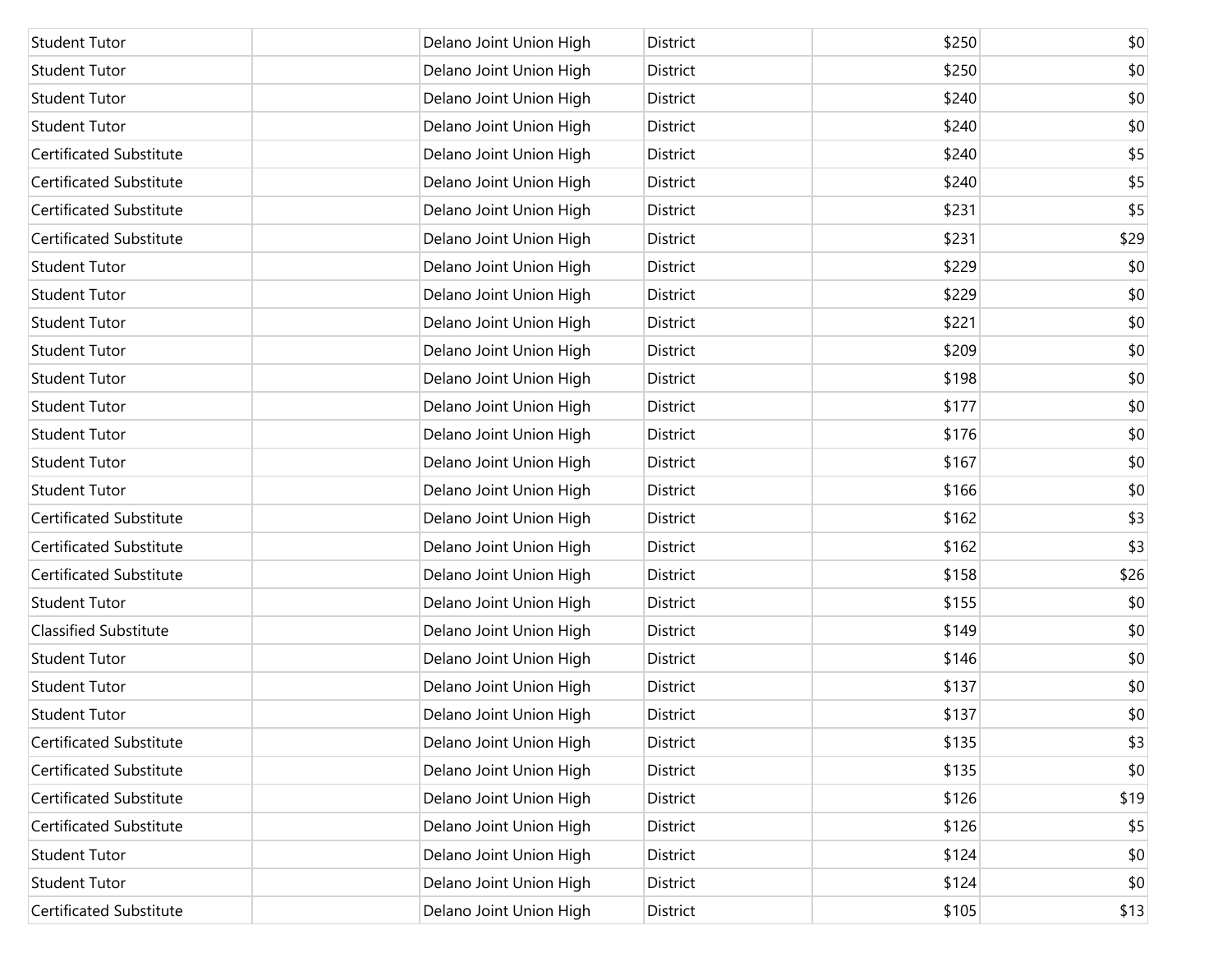| <b>Certificated Substitute</b> | Delano Joint Union High | District | \$105 | \$2 |
|--------------------------------|-------------------------|----------|-------|-----|
| <b>Certificated Substitute</b> | Delano Joint Union High | District | \$105 | \$2 |
| <b>Student Tutor</b>           | Delano Joint Union High | District | \$104 | \$0 |
| <b>Student Tutor</b>           | Delano Joint Union High | District | \$95  | \$0 |
| <b>Student Tutor</b>           | Delano Joint Union High | District | \$95  | \$0 |
| <b>Student Tutor</b>           | Delano Joint Union High | District | \$95  | \$0 |
| <b>Student Tutor</b>           | Delano Joint Union High | District | \$95  | \$0 |
| <b>Classified Substitute</b>   | Delano Joint Union High | District | \$90  | \$0 |
| <b>Classified Substitute</b>   | Delano Joint Union High | District | \$90  | \$0 |
| <b>Student Tutor</b>           | Delano Joint Union High | District | \$84  | \$0 |
| <b>Student Tutor</b>           | Delano Joint Union High | District | \$84  | \$0 |
| <b>Student Tutor</b>           | Delano Joint Union High | District | \$84  | \$0 |
| <b>Student Tutor</b>           | Delano Joint Union High | District | \$84  | \$0 |
| <b>Student Tutor</b>           | Delano Joint Union High | District | \$76  | \$0 |
| <b>Classified Substitute</b>   | Delano Joint Union High | District | \$75  | \$0 |
| <b>Student Tutor</b>           | Delano Joint Union High | District | \$74  | \$0 |
| <b>Student Tutor</b>           | Delano Joint Union High | District | \$74  | \$0 |
| <b>Student Tutor</b>           | Delano Joint Union High | District | \$73  | \$0 |
| <b>Student Tutor</b>           | Delano Joint Union High | District | \$73  | \$0 |
| <b>Student Tutor</b>           | Delano Joint Union High | District | \$66  | \$0 |
| <b>Student Tutor</b>           | Delano Joint Union High | District | \$63  | \$0 |
| <b>Student Tutor</b>           | Delano Joint Union High | District | \$63  | \$0 |
| <b>Student Tutor</b>           | Delano Joint Union High | District | \$53  | \$0 |
| <b>Student Tutor</b>           | Delano Joint Union High | District | \$42  | \$0 |
| <b>Student Tutor</b>           | Delano Joint Union High | District | \$42  | \$0 |
| <b>Student Tutor</b>           | Delano Joint Union High | District | \$42  | \$0 |
| <b>Student Tutor</b>           | Delano Joint Union High | District | \$42  | \$0 |
| <b>Student Tutor</b>           | Delano Joint Union High | District | \$42  | \$0 |
| <b>Student Tutor</b>           | Delano Joint Union High | District | \$40  | \$0 |
| <b>Student Tutor</b>           | Delano Joint Union High | District | \$32  | \$0 |
| <b>Classified Substitute</b>   | Delano Joint Union High | District | \$29  | \$0 |
| Certificated Substitute        | Delano Joint Union High | District | \$23  | \$3 |